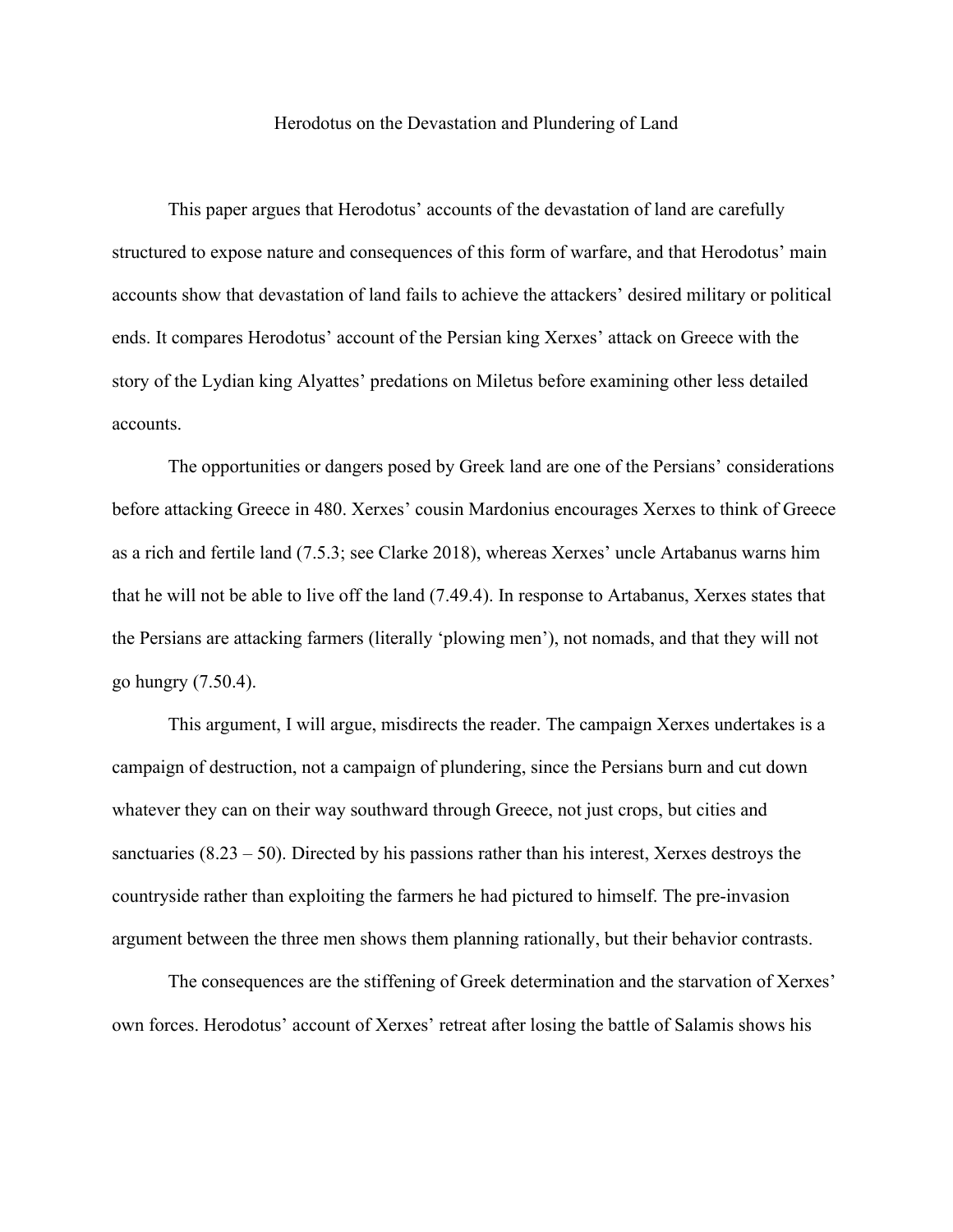forces eating the grass, and the bark and the leaves of the trees, as they die of dysentery and hunger (8.115).

The story of Alyattes' plundering contrasts to this grim description: Alyattes, king of Lydia, burns Miletan crops annually and makes a festival of it by bringing a band of flutes and pipes to accompany the work. This goes on for eleven years, since the Milesians 'rule the sea' in their area and can ignore the siege. Alyattes, for his part, preserves the farmhouses intact so that the Milesians will have the bases for sowing their crops (1.17).

In the  $12<sup>th</sup>$  year of the incursions, the invaders accidentally set fire to a temple of Athena. Alyattes falls ill, inquires at Delphi, and finds that the Pythia will not answer him until the temple is rebuilt. He therefore sends a messenger to Miletus to ask for a truce (1.19).

This messenger is the opportunity Thrasyboulos, tyrant of Miletus, requires. Bringing out the supplies stored in the city, he has the citizens drink and celebrate while Alyattes' messenger is present. The messenger reports this to Alyattes, with the result that Alyattes, confounded in his expectation that the Milesians would by this time be reduced to misery and starvation, makes peace and an alliance with Miletus (1.22)

This narrative has deeply ironic aspects. It predicates, for instance, that if a plunderer leaves the buildings on the land, the farmers will come back and plant crops, even though they know that their own army will not defend the land against annual invasions, and even though there's plenty of food in the city, for twelve years in a row. Herodotus seems to be telling a story in which the Milesians are playing upon Alyattes' vanity, allowing him to prosecute attacks he thought were clever and harmful in order to distract him from actions that would, in fact, have harmed them. The structure is folktale perfect: in the end, Alyattes' excessively musical